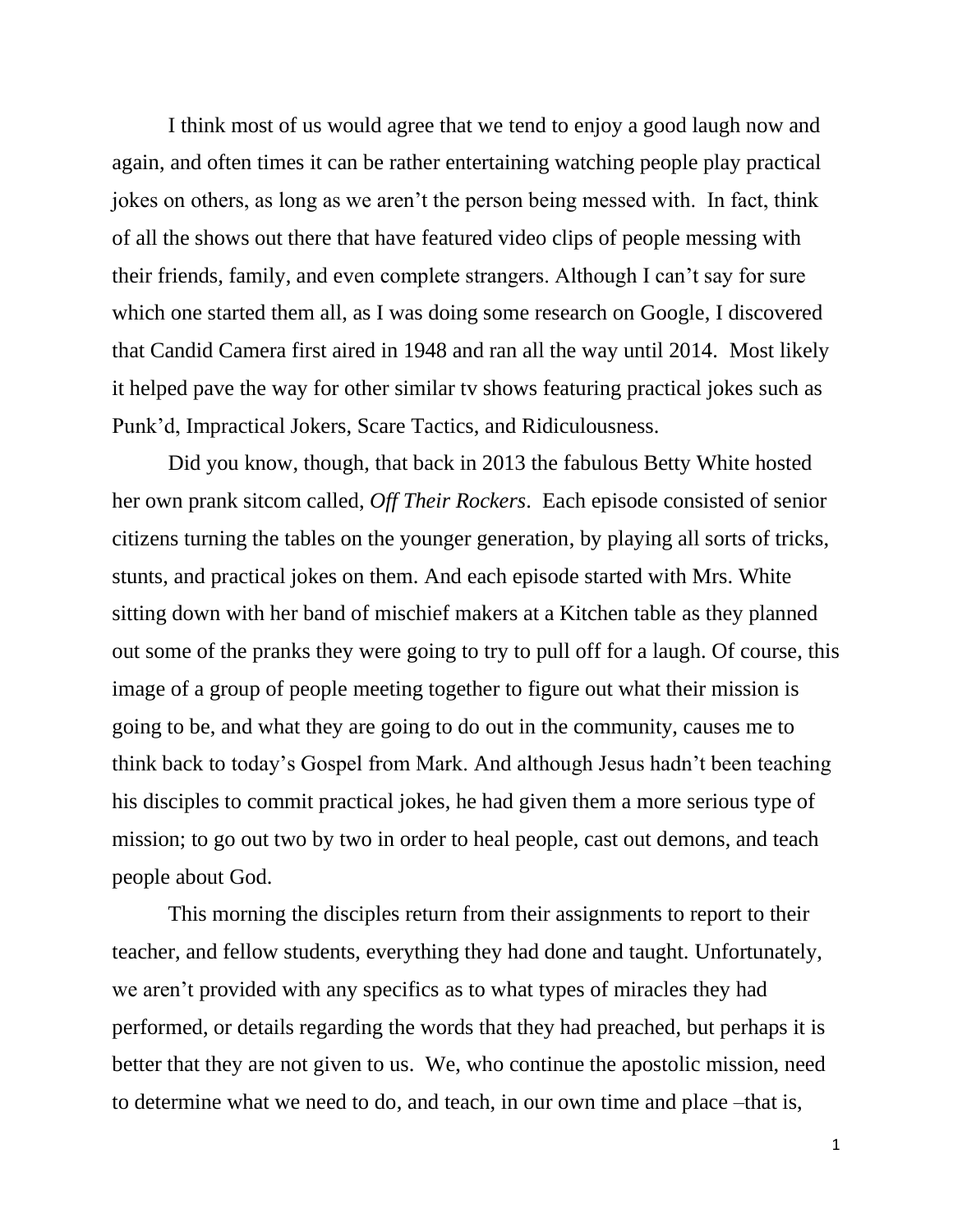how do we make use of the authority Jesus has given us to share God's love and forgiveness with the World. We can't simply repeat what the original disciples said and did.

We need to discover, for ourselves, how we can best spread the gospel in our own time and place with our own words and deeds. I believe that part of figuring out how to do this, is for us to learn how to STOP and spend time with one another in worship and in studying God's word, and then by GOING OUT into the areas we live and work to discover what the people who surround us daily actually need. In other words, there are times in our lives when we need to stop and be with Jesus, and other times when we need to go out into the world he created and live out his Gospel message.

While it is a wonderful thing for us to talk about being Disciples of Christ, or being followers of Christ, perhaps it is time we begin to see ourselves as his Apostles. Now I'm willing to bet that most of us know what the word means, but as a reminder it is more than a technical term or a title, it is actually a noun that refers to "People who are sent out with a message." This would appear to apply to us right? Jesus calls us to go out and make disciples of all nations, baptizing them in the name of the Father, Son, and Hoy Spirit!

Douglas John Hall, in his book *Why Christian*, has a chapter called "*Why Church*?." As part of his answer to the question of why we are called to go out, he writes: "Christianity does have a mission to the world, and that mission is the most basic reason for the existence of the church. There are religions (some would claim that Judaism is one of them) that do not have a missionary impulse in them; but Christianity has been pushed out into the world from the beginning, like a little fledgling bird nudged out of its cozy nest by its parents.

He goes on to state, "the mission of the church is of central importance to our Christian faith, so much that it constitutes the most basic reason why the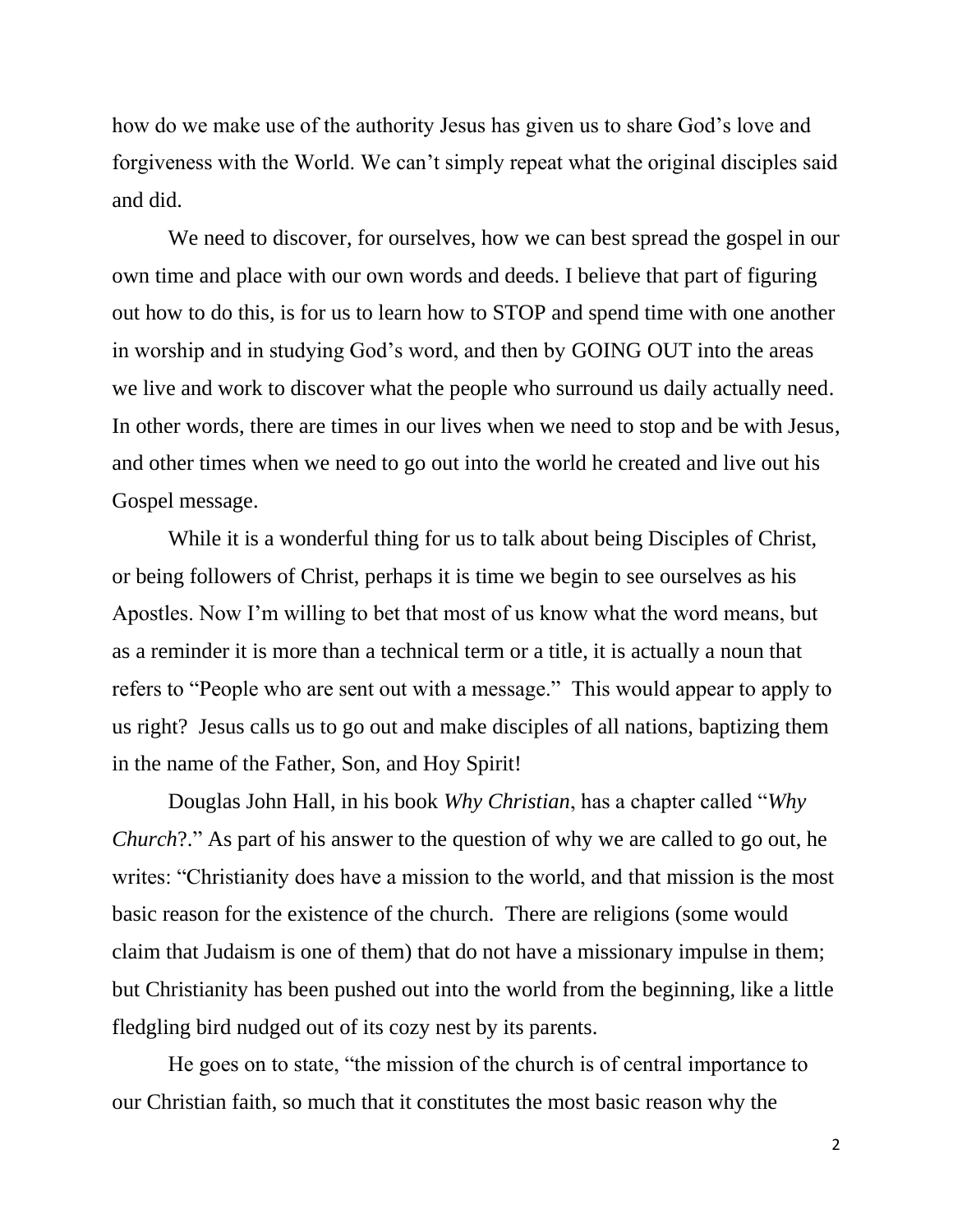church must exist. Of course, the church needs to have periods of retreat from the world, to recover its own identity through study, prayer, to renew its courage, and so on. But precisely in these times of renewal, the church learns once more that it does not exist for its own sake."

Our Lord and Savior, calls us to go out and spread God's word to the people we encounter each day. We are called to be like the disciples, to learn from Jesus and from one another, to grow in our understanding of our faith, to rest up, to stop for a bit, and then to go out, over and over, and over again! As I was thinking about today's story a thought occurred to me…. Perhaps we can understand God's message of love for the world better when we get in the habit of following Jesus command to go out! There is something about seeing one's faith in action.

When we go to a place like Friendship House here in Mount Vernon and serve a meal to an individual in need, we begin to witness firsthand God's love working in us and through us! But, as we observe in Mark's Gospel, there are times when we do need to stop in order to be refreshed, renewed, so that we can allow all that we have seen and done to sink in. We also need to stop so that we can be nourished by Jesus. This week's story is missing the feeding of the 5,000, which (spoiler alter) we will read about next week, but we can assume that the disciples, and all the people who were fed by the loaves of bread and fish, were also fed by God's words spoken to them by Jesus!

Rest is important! Just think about the purpose of a vacation, a day off! Our bodies need rest in order to function properly. If we keep working and working without taking a break we can get burnt out, we can get sick, and in some instances without rest, we might die! The same is true with regards to our faith! We need to go out and live it, but we also need to take time to breathe in, to listen, to learn, and rest in God's Word. We also are called to go out, not just because our teacher tells us to, but because the people in this world are like sheep without a shepherd!

3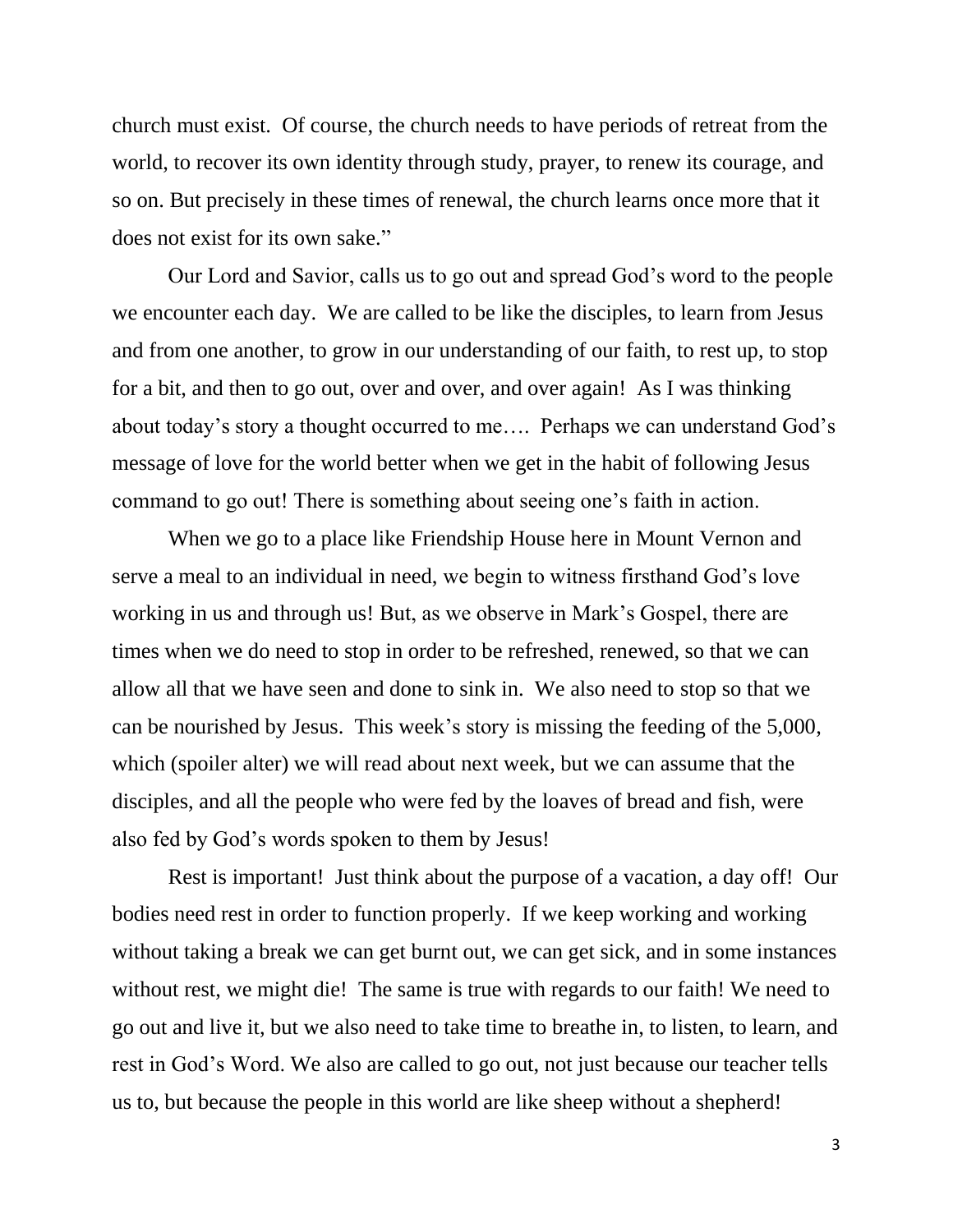And just look at what happens with sheep who have no shepherd! They wander off, they do whatever they like, and usually end up being a meal for some type of carnivore. Or they get hurt or lost. I image there are a lot of people like that all around us, and that is why we are called by Jesus to be Apostles, to go out into the World to help lead the lost back to God, and we can often do this by living out our faith in our daily lives. Consider the following story.

A group of salesmen went to a regional sales convention in Chicago. After the convention was over as they were rushing through the airport, one of the salesmen inadvertently kicked over a table, which held a large display of apples. Apples flew everywhere, but because they were in a hurry the men continued on without stopping or looking back, and they all managed to reach the plane in time for their nearly missed boarding. ALL BUT ONE !!! He paused, took a deep breath, and experienced a twinge of compassion for the girl whose apple stand had been overturned. He then told his buddies to go on without him and asked them to explain to his wife why he was taking a later flight.

Afterwards he returned to the terminal where the apples were all over the terminal floor. He was glad he did. The 16-year-old girl who had been selling them from the cart was totally blind! She was softly crying, tears running down her cheeks in frustration, and at the same time helplessly groping for her spilled produce as the crowd swirled about her. No one stopped to help her, and no one seemed to care about her plight.

The salesman knelt on the floor with her, gathered up the apples, put them back on the table and helped organize her display. As he did this, he noticed that many of them had become battered and bruised; these he set aside in another basket. When he had finished, he pulled out his wallet and said to the girl, "Here, please take this \$40 for the damage we did. Are you okay?"